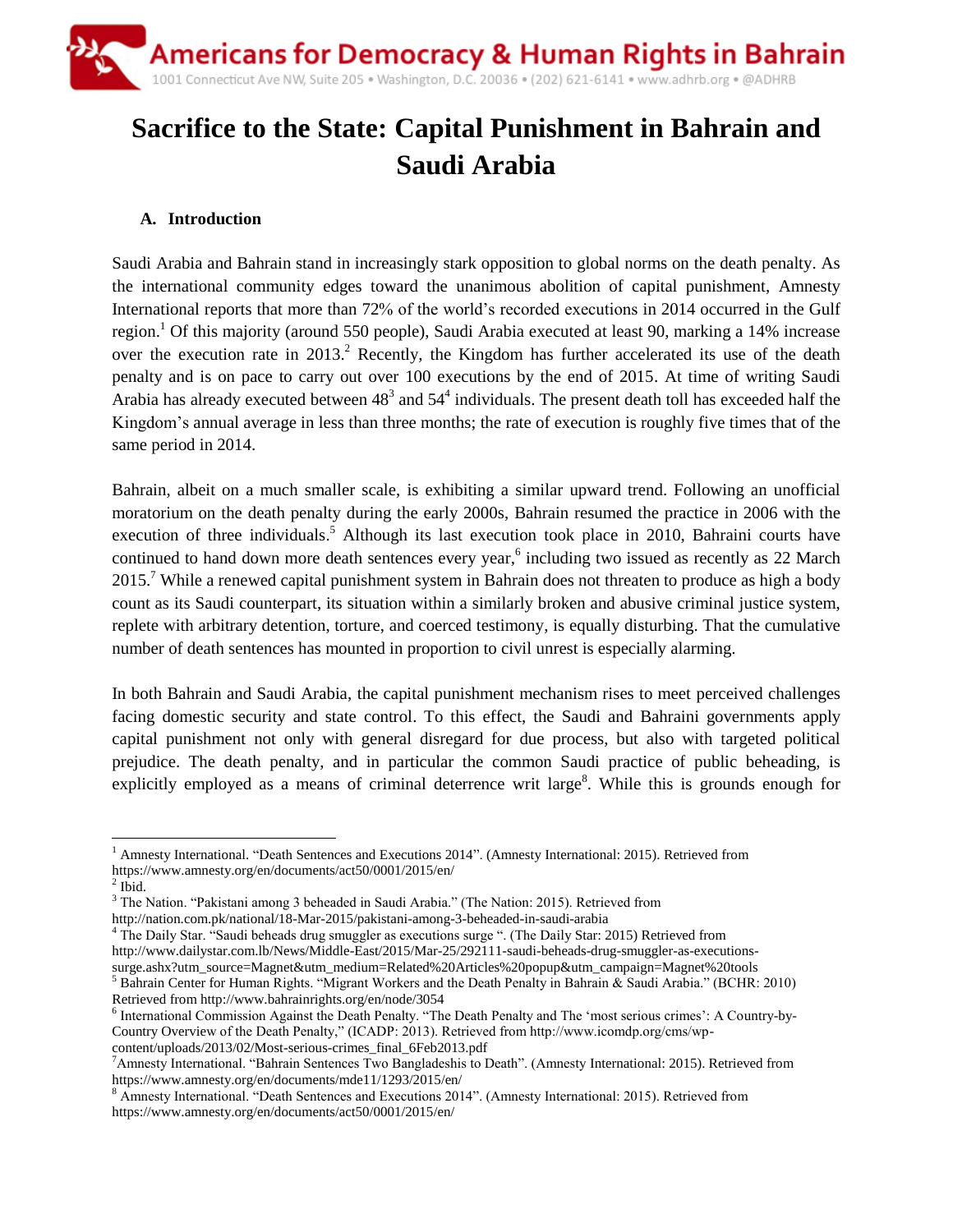

concern, capital punishment in the Kingdoms also operates as a thinly-veiled mechanism for general intimidation and selective political suppression.

#### **B. Capital Punishment in the Kingdoms – Formal Structure**

#### **(a) Saudi Arabia**

Capital punishment, in both the Kingdoms, is officially described as a mechanism of criminal deterrence. Saudi officials routinely attribute the "generally low" crime rate  $9$  to the imposition of violent punishment, or the threat thereof.<sup>10</sup> The deterrent function of the death penalty, as well as the act of punishment itself, is reinforced by Saudi authorities as a key tenet of Islamic law. Dr. Zuhair Al-Harth, a member of the Shura Council's Foreign Affairs Committee, states: "[Saudi] Muslims consider [the] implementation of capital punishment as deepening the concept of justice...prescribed in Shariah."<sup>11</sup> Dr. Mohammed Badahdah, assistant secretary general of the state-funded World Assembly of Muslim Youth, writes, "The Qur'an has clearly stated... [that death sentences are] imposed to ensure the safety of society".<sup>12</sup> The Governor of Qassim Province, Faisal bin Mishaal bin Saud bin Abdulaziz, summarizes the standard state position: "The punishments that are in the Quran - after Allah, the gracious and almighty - are what preserve security in this country."<sup>13</sup>

Thus the state system of capital punishment is ostensibly organized according to "divine and legal instruction that has been clearly and categorically mentioned in the religious text".<sup>14</sup> Islamic law is understood to guide the appropriate application of capital punishment in order to secure society and deter criminality. The Saudi criminal code reflects this, as offenses such as murder, rape, adultery, apostasy, and sorcery or witchcraft are all traditionally classified as capital crimes according to the Wahhabi reading of Sharia.<sup>15</sup>

However, Wahhabism also dispenses with notions of legal precedent and jurisprudence. For the Saudi legal system, this manifests in the near-complete discretionary power of individual Saudi judges to determine not only convictions but also sentences for these crimes. Indeed Saudi courts have historically eschewed precedent in favor of the judge's individual interpretation of the Sharia, before and after its first official law of criminal procedure in 1970.<sup>16</sup> As a consequence, crimes that do not legally carry

 $\overline{a}$ 

<sup>9</sup> US Department of State. OSAC. "Saudi Arabia 2013 Crime and Safety Report." (DOS: 2014). Retrieved from https://www.osac.gov/pages/ContentReportDetails.aspx?cid=13573

 $^{10}$  P.K. Abdul Ghafour. "Behind Sweden's tirade is a hidden Western agenda to tarnish Islam". (Arab News: 2015). Retrieved from http://www.arabnews.com/featured/news/720221

<sup>&</sup>lt;sup>11</sup> Dr. Zuhair al-Harthi. "Can KSA abolish capital punishment?" (Arab News: 2013). Retrieved from

http://www.arabnews.com/can-ksa-abolish-capital-punishment

 $12$  Ghafour, (2015)

<sup>&</sup>lt;sup>13</sup> Ben Hubbard. "Saudi Justice, Harsh but Able to Spare the Sword." (New York Times: 2015) Retrieved from http://www.nytimes.com/2015/03/23/world/middleeast/a-murder-a-death-sentence-and-the-unpredictable-nature-of-saudijustice.html?\_r=0

 $14$  Al-Harthi, (2013).

<sup>&</sup>lt;sup>15</sup> The Economist. "The other beheaders." (The Economist: 2014). Retrieved from http://www.economist.com/news/middle-eastand-africa/21618918-possible-reasons-mysterious-surge-executions-other-beheaders

<sup>16</sup> ADHRB. *The Pretense of Progress*. (2015).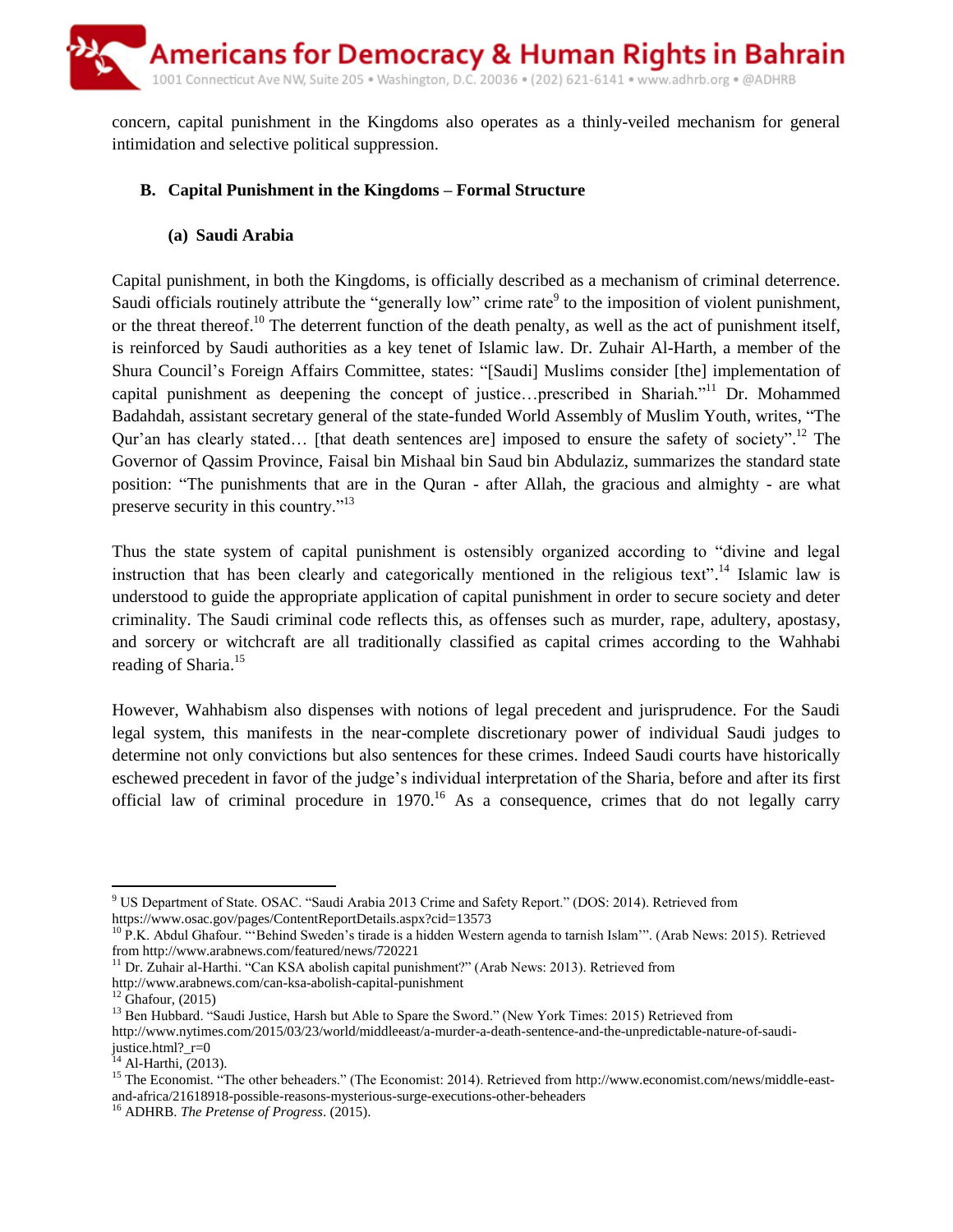

mandatory death sentences may still result in the execution of the offender. These crimes have come to include arson, burglary, drug trafficking, and even recidivist drug or alcohol abuse.<sup>17</sup>

Moreover, as the UN Special Rapporteur on the Independence of Judges and Lawyers noted after his 2002 visit to the Kingdom, judges are not separate from the general civil service.<sup>18</sup> While they maintain substantial independence from established law in the determination of their judicial decisions, judges are simultaneously embedded in the general government hierarchy. "Certain structural conditions" exist that could facilitate common corruption and, more worrisome, direct state influence.<sup>19</sup> The Saudi government has failed to address the Rapporteur's concerns, even reaffirming the status of judges as civil servants in the 2007 Law of the Judiciary<sup>20</sup>.

Saudi legal practitioners portray the discretionary power as a positive hallmark of judicial flexibility, permitting both the progressive application of Sharia to modern crimes and, as *The New York Times* recently put it, "built-in avenues for mercy".<sup>21</sup> Judges, and the families of victims if applicable, are well within their rights to spare convicts the sword. Though capital punishment can and will be employed by the state, "the goal is [ultimately] not to carry out these punishments," says a Saudi judge quoted in that article, "but to scare people."<sup>22</sup>

#### **(b) Bahrain**

Although the application of capital punishment in Bahrain is far less prolific, the general structure of the system does not differ markedly from that of its Saudi neighbors. For example, Bahraini criminal code classifies many of the same offenses as "serious crimes"<sup>23</sup> deserving of a death sentence, including apostasy and drug trafficking.<sup>24</sup> As well, every execution legally requires the final consent of the monarch. 25

Unlike Saudi Arabia, however, Bahraini law is deeply ambiguous in regard to mandatory death sentences.<sup>26</sup> While a Saudi judge is permitted to downgrade the sentence for a capital crime if extenuating circumstances warrant an unusual interpretation of Sharia, he is at least ostensibly required to consider it. The Bahraini criminal code, conversely, allows for an even wider range of sentencing discretion for capital or "serious" crimes. According to the code, "the penalty for a serious crime shall be capital punishment or imprisonment and civil disqualification for a period of at least 3 years and no more than 15 years<sup>"27</sup>. Only for crimes constituting a form of treason, or "offences affecting external state security",

 $\overline{\phantom{a}}$  $17$  International Commission Against the Death Penalty. "The Death Penalty and The 'most serious crimes': A Country-by-Country Overview of the Death Penalty," (2013).

<sup>&</sup>lt;sup>18</sup> Office of the High Commissioner for Human Rights. "Special Procedures of the Human Rights Council.". Retrieved from http://www.ohchr.org/en/HRBodies/SP/Pages/Welcomepage.aspx.

 $19$  Ibid.

<sup>20</sup> ADHRB. *The Pretense of Progress*. (2015).

 $21$  Hubbard, (2015).

 $22$  Ibid.

<sup>23</sup> Bahraini Criminal Code. "Chapter 1: Original Punishment, Article 49".

 $24$  ICADP, (2013).

<sup>25</sup> Bahraini Criminal Code. "Chapter 1: Original Punishment, Article 51".

<sup>26</sup> ICADP, (2013).

<sup>27</sup> Bahraini Criminal Code. "Chapter 1: Original Punishment, Article 49".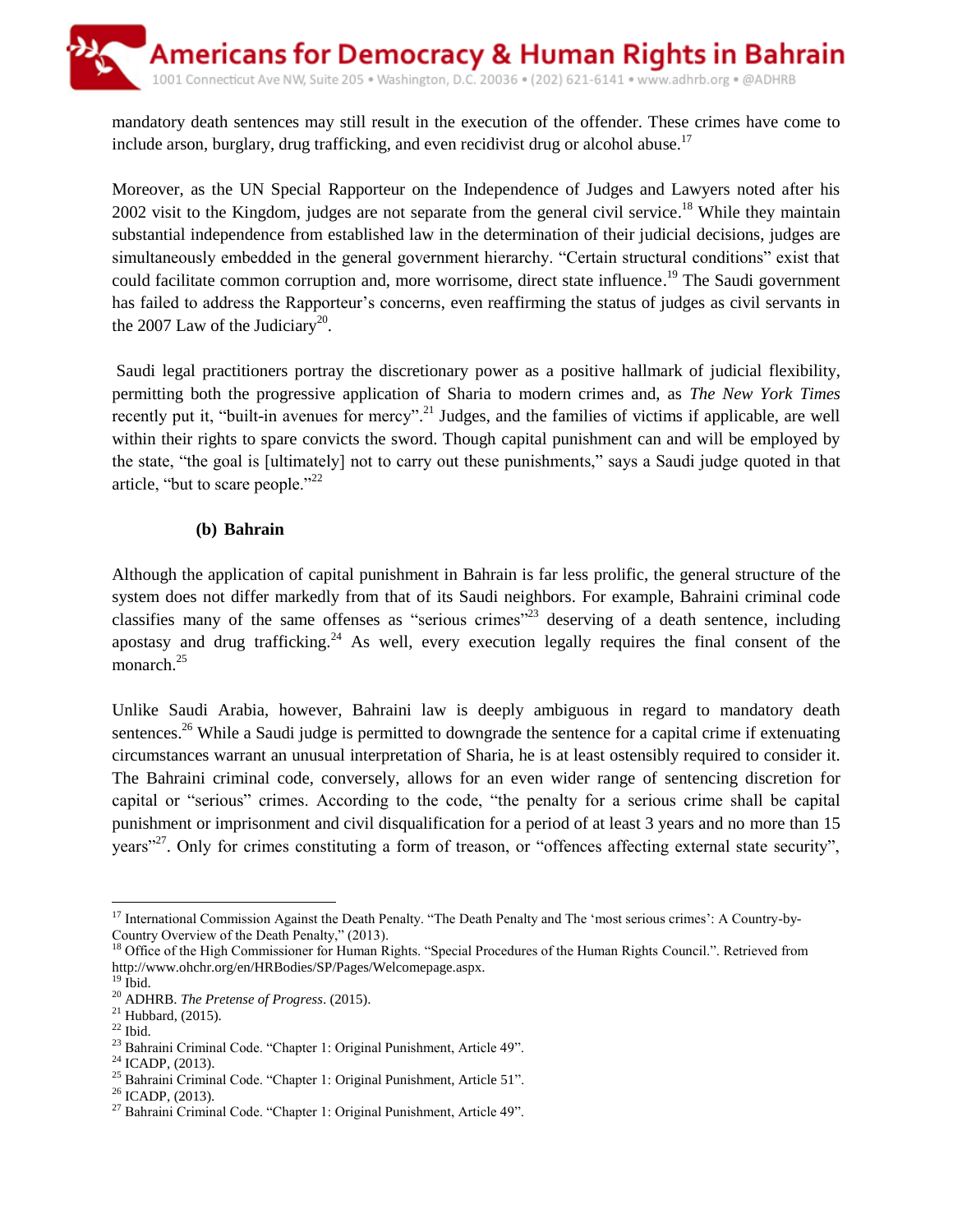

does the law appear to demand the imposition of capital punishment.<sup>28</sup> Even so, what constitutes such an offense is similarly vague: "capital punishment shall be inflicted upon any person who deliberately commits an act having the consequence of affecting the country's independence, unity or territorial integrity".<sup>29</sup> Like in Saudi Arabia, a Bahraini judge can find justification for any application of the death penalty if the Kingdom's independence, unity, or integrity appears threatened. It is no coincidence, then, that Bahrain's de facto moratorium on the death penalty occurred precisely between two periods of significant unrest: the democratic 'uprising of dignity' in the 1990s and the Arab Spring uprising of 2011. When judges in Bahrain do impose the death penalty, they consistently justify it on the nebulous grounds of "state security".<sup>30</sup>

Unsurprisingly, these formal systems fail to provide any uniform guidelines for the application of capital punishment in Saudi Arabia or Bahrain. Contrary to state rhetoric, if law does control the use of the death penalty in the Kingdoms, it often facilitates its arbitrary imposition. Indeed, one of the few distinctly unambiguous aspects of these two criminal systems is their grounds for broad judicial power. Judges in Saudi Arabia and Bahrain are granted an extremely wide range of sentencing authority, so long as it serves the state to which they are legally bound.

Deterrence, as a function of an ostensibly legitimate criminal justice system, is only functional and legitimate inasmuch as it is consistent and objective. The would-be criminal knows crime *x* will result in sentence *y*, so he or she can rationally weigh the risks and choose to refrain accordingly. For the Saudi and Bahraini capital punishment mechanisms, this arrangement is unclear. What is more, both systems have legal structures antithetical to the proper production of such an arrangement. This is because they are not organized to function merely as a criminal deterrent, but as an added tool of intimidation. The legally arbitrary imposition of capital punishment on specific offenders, first manufactured by state security forces, is used to create an illusion of state omnipotence, and to "scare people" away from politics altogether.<sup>31</sup> An examination of recent cases in Saudi Arabia and Bahrain will be illustrative.

## **C. Capital Punishment in Practice - Cases**

# **(a) Nimr Baqir al-Nimr**

On 8 July 2012, Nimr Baqir al-Nimr was arrested by armed Saudi security forces. Nimr Baqir al-Nimr is a 53-year-old human rights defender and political activist. He also holds distinction as the only senior Shia cleric to publicly endorse the 2011 non-violent demonstrations calling for the release of political prisoners in Saudi Arabia.<sup>32</sup>

Between 2003 and 2009, the government arrested and detained al-Nimr three times on charges relating to his religious sermons and travel. In 2003 and 2006 he was detained for weeks at a time, and, in the latter case, subjected to physical and psychological torture by Saudi authorities. In 2009 government forces coerced him into signing documents that barred him from public speech and religious activity. As a

l <sup>28</sup> Bahraini Criminal Code. "Special Section: Part 1: Chapter 1: Offences Affecting External State Security, Article 112".  $^{29}$  Ibid.

<sup>&</sup>lt;sup>30</sup> Bahraini Criminal Code. "Special Section: Part 1: Chapter 1: Offences Affecting External State Security, Article 112".

 $^{31}$  Hubbard, (2015).

<sup>32</sup> Toby Matthiesen. *The Other Saudis: Shiism, Dissent, and Sectarianism*. (New York: Cambridge University Press, 2015).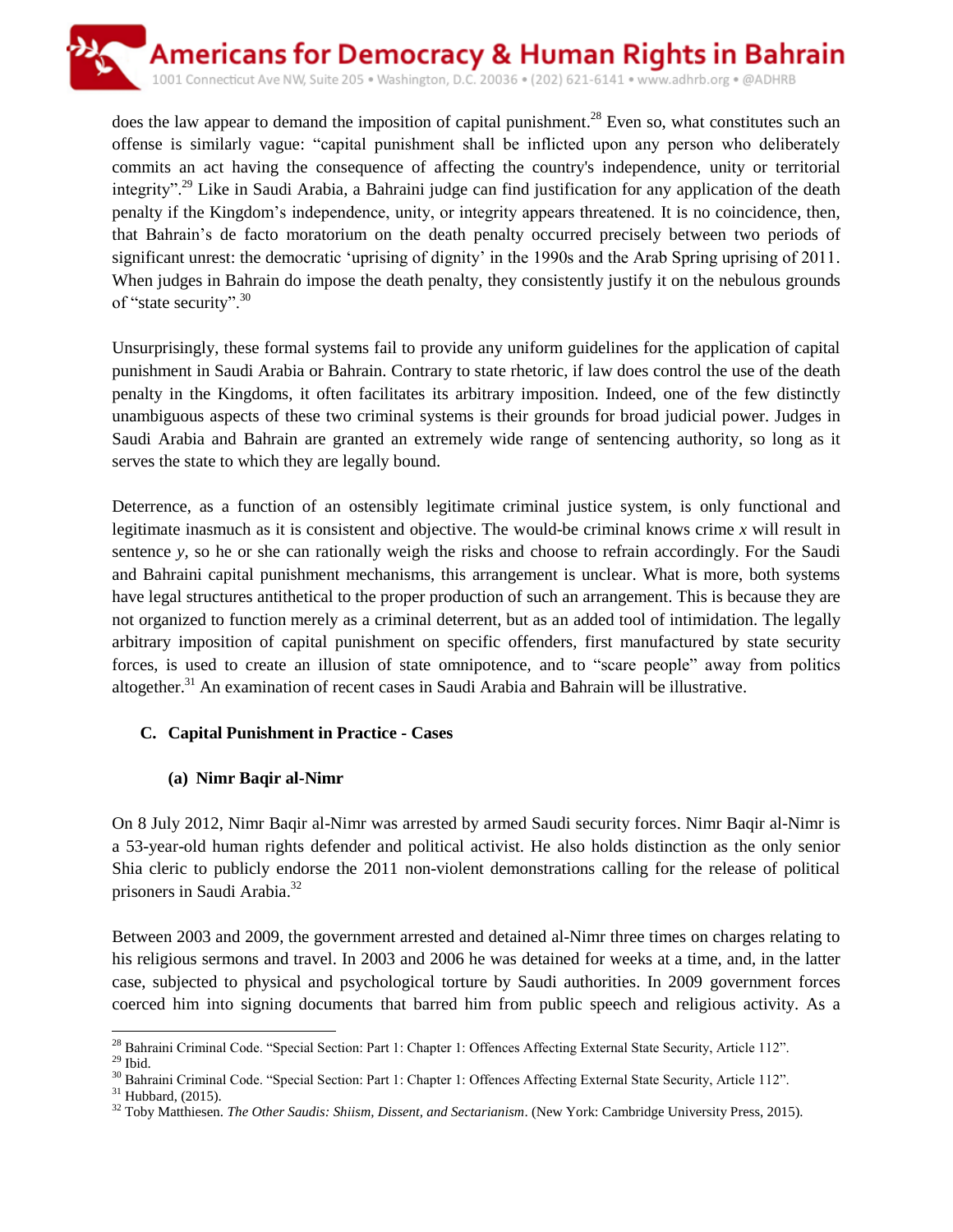consequence, al-Nimr, unable to abandon his defense of human rights and concerned for his safety, was forced into hiding.

Upon al-Nimr's reappearance during the regional unrest of 2011, the state resumed its targeting of the cleric. On 8 July 2012, Saudi forces discovered al-Nimr and engaged him in a car chase<sup>33</sup>. When al-Nimr was eventually cornered and forced to crash, Saudi authorities removed him from the car and shot him in the leg. Al-Nimr lost conscience and later awoke in custody with further injuries including a head wound, bruises across his body, and missing teeth.

On 25 March 2013, 265 days after his arrest, the public prosecutor brought al-Nimr to court and called for the death penalty. To this end, the prosecutor claimed al-Nimr had participated in a litany of supposedly seditious activities, among them inciting sectarian strife, defaming the monarchy, and banditry.<sup>34</sup> Despite the defendant having spent eight months in jail without a charge, and without treatment for his severe injuries, the court accepted these claims as grounds for a trial.

During the proceedings Saudi authorities denied al-Nimr his most basic legal rights, including any form of due process. The government refused to provide Al-Nimr's defense information regarding the case details, preliminary access to the charges, and even an accurate schedule of the hearings<sup>35</sup>. The prosecution, in contrast, was permitted to make unsubstantiated claims and, with the influence of the judge, effectively set the pace of the trial. When it did provide evidence, the prosecution presented it improperly (e.g. written rather than oral testimony from police witnesses) or out of context (e.g. selective recordings of al-Nimr's speeches). Amnesty International has reviewed the texts offered by the prosecution and confirms that "Sheikh Nimr Baqir al-Nimr was exercising his right to free expression and was not inciting violence.<sup>356</sup> Nonetheless, on 15 October 2014, the judge sentenced Nimr al-Nimr to death. <sup>37</sup> The prosecution sought *haraba*, an Islamic punishment involving crucifixion and dismemberment,<sup>38</sup> but the method is believed to have been commuted to beheading.

## **(b) Lalia Bint Abdul Muttalib Basim**

Saudi authorities publicly beheaded Lalia Bint Abdul Muttalib Basim in Mecca on 13 January 2015; she was the tenth individual executed this year.<sup>39</sup> Basim, a Burmese resident, was convicted of "torturing and killing her husband's seven-year-old daughter".<sup>40</sup> The only available information regarding the case

<sup>38</sup> Al-Akhbar. "Saudi: Sheikh Nimr's Crucified Fate ". (Al-Akhbar: 2013). Retrieved from http://english.al-

akhbar.com/node/15395

 $\overline{\phantom{a}}$ <sup>33</sup> Amnesty International. "Death Sentences and Executions 2014". (Amnesty International: 2015). Retrieved from https://www.amnesty.org/en/documents/act50/0001/2015/en/

<sup>&</sup>lt;sup>34</sup> United Nations Office of the High Commissioner of Human Rights. "Joint Communication SAU 09/2014." Retrieved from https://spdb.ohchr.org/hrdb/28th/public\_-\_UA\_Saudi\_Arabia\_28.08.14\_(9.2014).pdf

<sup>&</sup>lt;sup>35</sup> Amnesty International. "Death Sentences and Executions 2014". (Amnesty International: 2015). Retrieved from https://www.amnesty.org/en/documents/act50/0001/2015/en/

 $36$  Ibid.

<sup>&</sup>lt;sup>37</sup> Ian Black. "Saudi Arabia faces outcry over death sentence for Shia faith leader". (The Guardian: 2014). Retrieved from http://www.theguardian.com/world/2014/oct/16/saudi-arabia-death-sentence-shia-nimr-baqir-human-rights

<sup>&</sup>lt;sup>39</sup> Harriet Salem. "Woman Is Publicly Beheaded in Saudi Arabia's Tenth Execution of 2015." (VICE: 2015). Retrieved from https://news.vice.com/article/woman-is-publicly-beheaded-in-saudi-arabias-tenth-execution-of-2015

<sup>&</sup>lt;sup>40</sup> Ben Tufft. "Saudi Arabia publicly beheads woman in holy Mecca as blogger lashings are postponed." (Independent: 2015). Retrieved from http://www.independent.co.uk/news/world/middle-east/saudi-arabia-publicly-beheads-woman-in-holy-mecca-asblogger-set-to-receive-second-lashing-9982134.html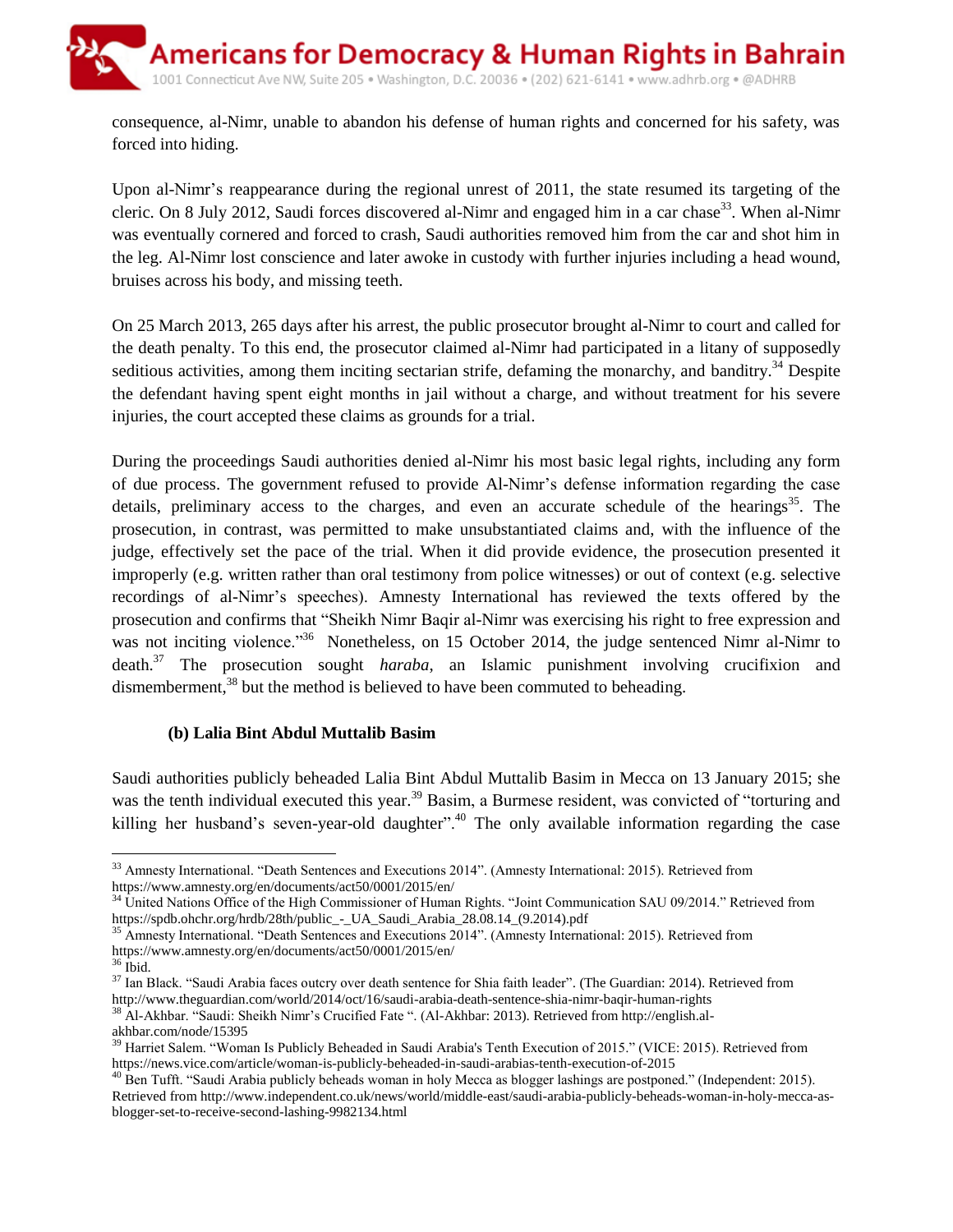comes from the state-owned media and the Ministry of the Interior. According to these sources, the woman's lack of "mercy or pity...led to her death". Her "sentence was warranted due to the severity of the crime,"<sup>41</sup> as well as to "restore security [and] realize justice".<sup>42</sup>

While the details regarding Basim's arrest and trial proceedings are unknown, the nature of the execution is unusually clear: rare footage was taken by a policeman assigned to prepare for the event.<sup>43</sup> The recording, which has since been removed from video streaming sites like YouTube for "shocking and disgusting content", shows four Saudi policemen dragging Basim through the streets of Mecca.<sup>44</sup> When they came upon the designated location, the policemen held her down as the executioner used a sword to decapitate her. It took three blows to separate the woman's head from her body. Although in many cases Saudi officials offer those to be executed painkilling drugs, "this woman was beheaded without painkillers," according to human rights activist Mohammed al-Saeedi, because "they wanted to make the pain more powerful for her".<sup>45</sup> Throughout the video, Basim can be heard to scream, "I did not kill. I did not kill".<sup>46</sup> Saudi security forces have arrested the policemen who filmed the execution; he is to face "unspecified charges" in both a military and criminal Sharia court.<sup>47</sup>

## **(c) Maher al-Khabbaz**

On 19 February 2014, four months after al-Nimr's trial in Saudi Arabia, the Bahraini government sentenced Maher al-Khabbaz (alternatively known as Maher Abbas Ahmad) to death for his alleged role in a murder. <sup>48</sup> Al-Khabbaz was accused of employing a flare gun and explosive materials to kill a police officer at an event near Manama on 14 February 2013. The prosecution held that the murder was premeditated, and politically motivated.

Maher al-Khabbaz was arrested three days after the alleged crime took place, on 17 February. Despite the absence of a warrant and the presence of an alibi, plainclothes police officers effectively disappeared al-Khabbaz from his place of business, the Golden Tulip Hotel in Manama, to a local police station.<sup>49</sup> There, he was denied access to legal counsel and any external communication for seven days. Bahraini authorities physically tortured al-Khabbaz for the duration of his detention. They beat him with their fists, as well as with wires and sticks. They also subjected him to *falaka*, a specialized whipping of the most sensitive areas of the feet and hands, and electrocution of the body.<sup>50</sup> In addition to physical abuse, Al-

l

<sup>43</sup> Lizzie Dearden. "Man who filmed woman being publicly beheaded in Mecca reportedly arrested in Saudi Arabia".

 $41$  Ibid.

<sup>&</sup>lt;sup>42</sup> Harriet Salem. "Woman Is Publicly Beheaded in Saudi Arabia's Tenth Execution of 2015." (VICE: 2015). Retrieved from https://news.vice.com/article/woman-is-publicly-beheaded-in-saudi-arabias-tenth-execution-of-2015

<sup>(</sup>Independent: 2015). Retrieved from http://www.independent.co.uk/news/world/middle-east/man-who-filmed-woman-beingpublicly-beheaded-in-mecca-reportedly-arrested-in-saudi-arabia-9988062.html

<sup>&</sup>lt;sup>44</sup> Ben Tufft. "Saudi Arabia publicly beheads woman in holy Mecca as blogger lashings are postponed." (Independent: 2015). Retrieved from http://www.independent.co.uk/news/world/middle-east/saudi-arabia-publicly-beheads-woman-in-holy-mecca-asblogger-set-to-receive-second-lashing-9982134.html

 $45$  Ibid.

 $46$  Ibid.

 $^{47}$  Ibid.

<sup>48</sup> Amnesty International. "Death Sentence for Flare Fatality". (Amnesty International: 2014) Retrieved from https://www.amnestyusa.org/sites/default/files/uaa25214.pdf

<sup>&</sup>lt;sup>49</sup> Bahrain Center for Human Rights. "NGOs Condemn Capital Punishment Sentence for Maher al-Khabaz." (BCHR: 2014). Retrieved from http://www.bahrainrights.org/en/node/7144

 $^{50}$  Ibid.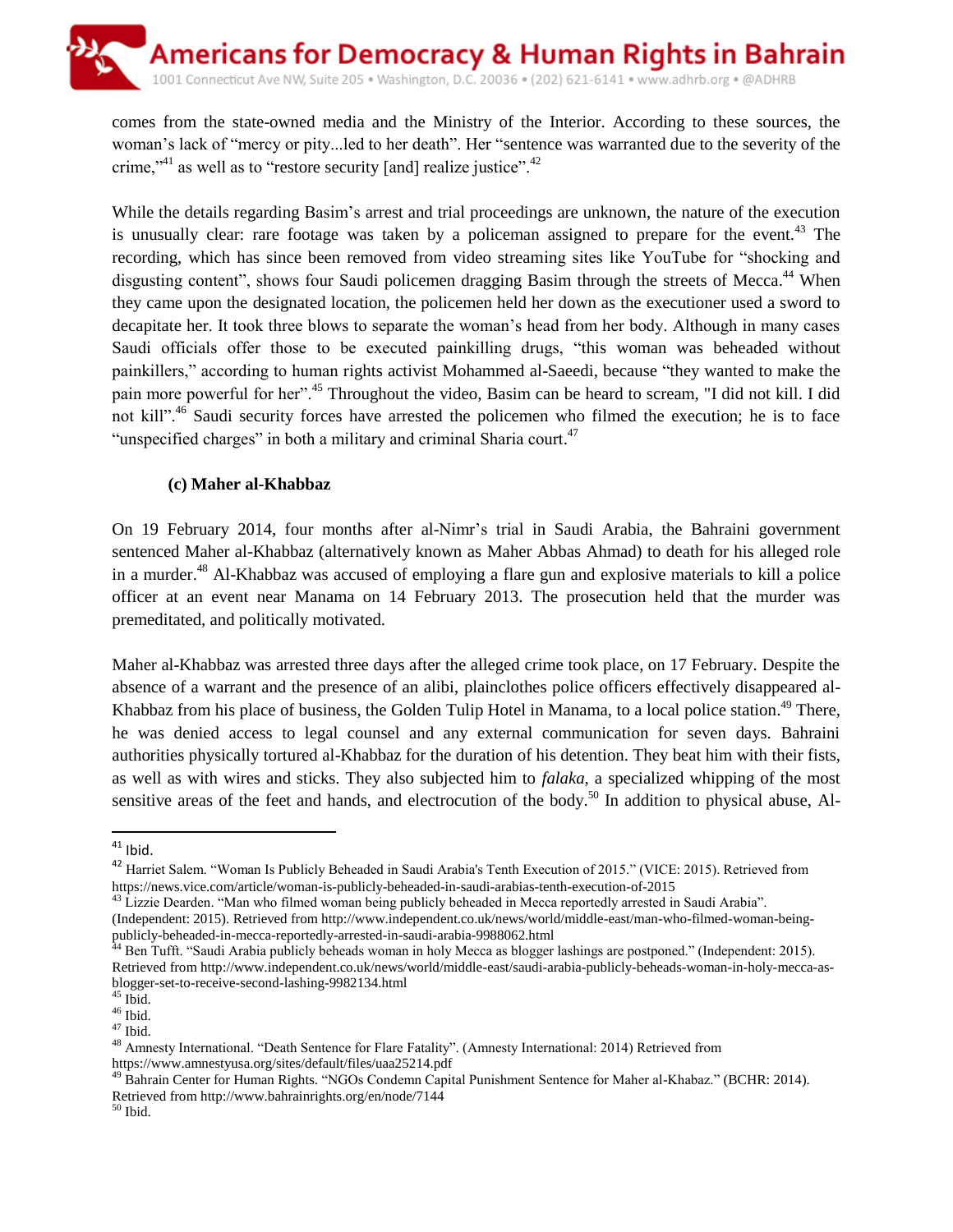

Khabbaz was repeatedly doused with water, forced to stand for long periods of time, and prevented from praying, eating, or using the bathroom. As they tortured al-Khabbaz, Bahraini authorities presented a flare gun and offered to cease the abuse if he confessed to using it as a weapon. Eventually he yielded, and the authorities had him sign a document. Maher al-Khabbaz is illiterate and was blindfolded; he cannot confirm what it was that he signed. $51$ 

After being forced to confess, al-Khabbaz was brought before the judge where the public prosecutor charged him with the murder of a police officer. The charge came 8 months after his arrest.<sup>52</sup> Even at this phase, the government denied al-Khabbaz access to a lawyer and led him through a hostile and insulting interrogation. When al-Khabbaz resumed his obstinacy towards cooperation, authorities threatened to resume their violent practices in turn. Once the trial began, the prosecution relied on al-Khabbaz's coerced confession, the false confessions of alleged compatriots, and the testimony of the involved police officers to secure a conviction<sup>53</sup>. When al-Khabbaz was finally allowed to access an attorney, Bahraini authorities did not permit the defense to call any witnesses and barred them from whole portions of the trial.<sup>54</sup> No murder weapon was ever presented.<sup>55</sup>

Maher al-Khabbaz is detained at Jaw Prison, where he currently awaits execution by firing squad. The High Criminal Court of Appeal upheld his death sentence on 31 August 2014.<sup>56</sup> Al-Khabbaz has no domestic recourse; the legal system itself is the perpetrator of his abuse. To challenge the police would only further endanger him or his family.

#### **(d) Sami Mushaima**

Following the government assault on the protest movement in 2011, Bahrain's reinvigoration of the capital punishment system has continued unabated. On 3 March 2014, Bahraini security forces raided the family home of Sami Mushaima, a 39-year-old member of the prominent Mushaima clan, a member of which, Hassan Mushaima, is currently serving a life sentence for his role in the 2011 uprising. Prior to this incident, the home had been raided by security forces on at least 23 separate occasions.

During the raid on 3 March, approximately 15 officers, some in plainclothes, entered the home and violently arrested Sami Mushaima. Without a warrant or any sign of provocation, Mushaima was immediately taken from his home and transported to Riffa police station. There and at the Criminal Investigative Directorate (CID) building, where he was also periodically transported, security officers subjected Mushaima to extreme torture and abuse. Over several weeks, he was physically beaten and electrocuted across his body, including on his genitals. Security forces pulled hair out of sensitive areas of his body, penetrated his ear with sharp objects, and applied staples to his wrists. In addition to this, they mutilated his mouth, deliberately broke his teeth, and sexually abused him by stripping him naked,

 $\overline{\phantom{a}}$  $51$  Ibid.

<sup>&</sup>lt;sup>52</sup> United Nations Office of the High Commissioner of Human Rights. "Joint Communication BHR 8/2014". Retrieved from: https://spdb.ohchr.org/hrdb/28th/Public\_-\_UA\_Bahrain\_08.07.14\_(8.2014)\_Pro.pdf

<sup>53</sup> Bahrain Center for Human Rights. "Migrant Workers and the Death Penalty in Bahrain & Saudi Arabia." (BCHR: 2010) Retrieved from http://www.bahrainrights.org/en/node/3054

 $^{\rm 54}$  Ibid.

 $^{\rm 55}$  Ibid.

<sup>56</sup> Amnesty International. "Death Sentence for Flare Fatality." (Amnesty International: 2014). Retrieved from https://www.amnesty.org/en/documents/MDE11/034/2014/en/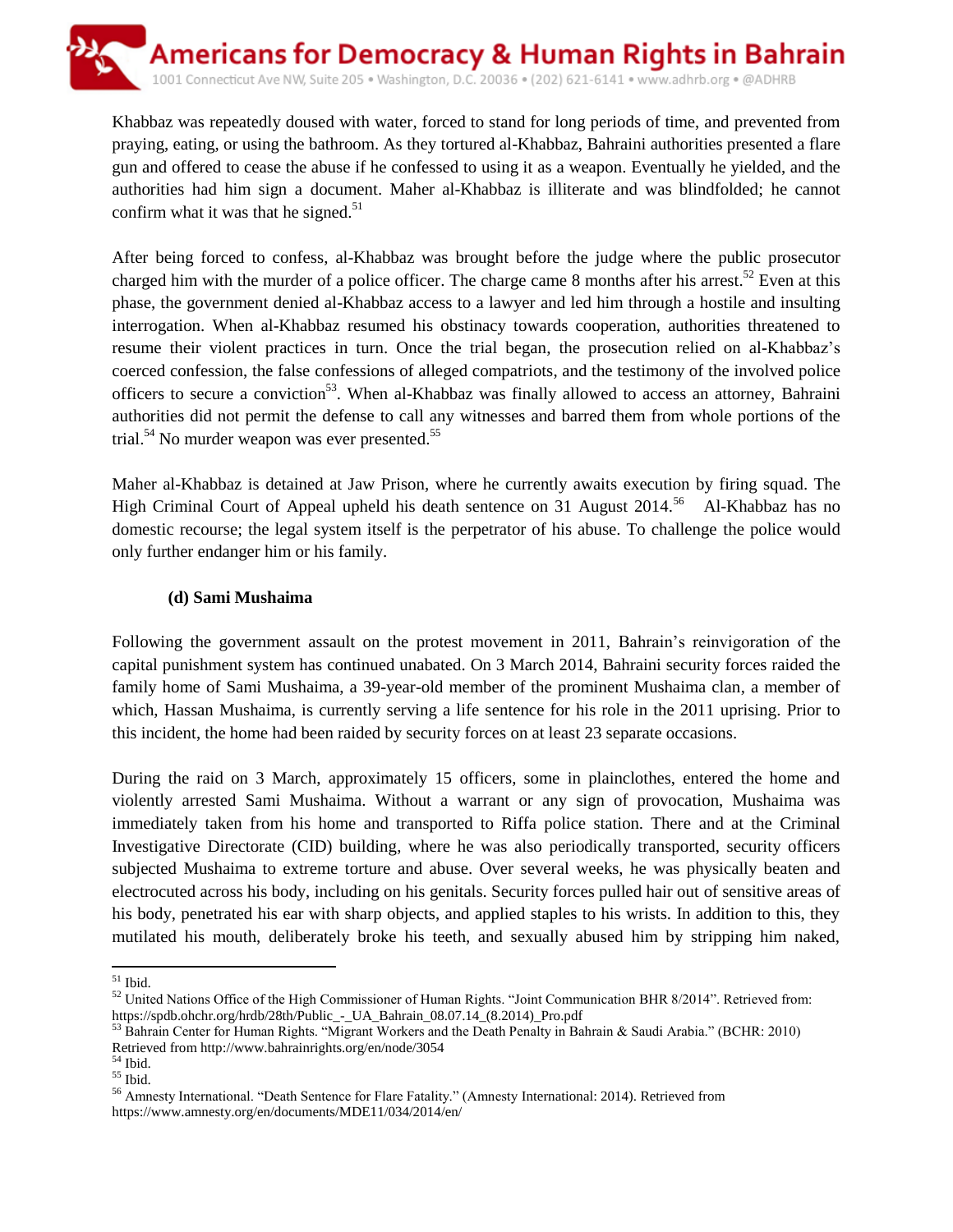forcibly manipulating his genitals, and inserting objects into his anus. Throughout all this time Mushaima was kept in solitary confinement.

This was not the first time Mushaima had been arrested and tortured by Bahraini security forces. In 2010, while in custody for alleged terror charges, the Bahrain Center for Human Rights reports that Mushaima was beaten, electrocuted, sexually assaulted, doused in water, and made to sleep in handcuffs.<sup>57</sup>

Shortly after his most recent detention, the government charged Mushaima with assembling and setting off an explosive that killed three police officers only hours before his arrest, on 3 March. During this time, Mushaima's family states that he was at a neighbor's house. Also, like al-Khabbaz, he is illiterate; he does not possess the skills required to create a remote-controlled explosive.

Nonetheless, a Bahraini court sentenced Mushaima to death for premeditated murder on 27 February 2015. The court characterized Mushaima as a terrorist, and found him guilty "due to confession".<sup>58</sup> His family fears that, like al-Khabbaz, he was further tortured into giving a false confession.

## **D. Criminal Justice as Extrajudicial Killing**

These cases are instructive not as exceptions but rather as evidence of a *de facto* rule. Criminal justice in the Kingdoms, at least as it is performed through the capital punishment mechanism, is subverted and reconfigured to legitimize extrajudicial killing. The experiences of Nimr al-Nimr and Sami Mushaima reveal that the death sentence is simply an ultimate contingency built into a state policy of harassment and repression of political opposition. That the key mechanism of this policy is called criminal justice, or is embedded within it, obscures its lethally authoritarian function.

As well, if the experiences of Nimr al-Nimr and Sami Mushaima demonstrate how capital punishment is employed to further target and suppress dissent in the Kingdoms, both Bahraini cases exemplify its other interrelated purpose: broad intimidation. Al-Khabbaz and Mushaima are not political leaders like al-Nimr; they are illiterate middle-aged men. Mushaima, while related to a jailed opposition leader and harassed accordingly, is not a politician. The Bahraini government did not disappear, torture, and coerce al-Khabbaz and Mushaima into false confessions because they are active political threats. They also did not manufacture the conditions for their death sentences simply to deter criminals. The government's treatment of these average men is of particular note, and is particularly troubling, because it illuminates another form of authoritarian manipulation: the transformation of capital punishment into a blunt instrument for the projection and reinforcement of state power. When the Kingdoms perceive threats to internal stability and security, and thus their illusion of domestic omnipotence, they will have an execution; be it selectively applied to a non-violent dissident like al-Nimr, or a merely unfortunate citizen like al-Khabbaz or Mushaima. The judiciary, in tandem with the security apparatus, will seek and, if necessary, create the appropriate conditions. In the Kingdoms, criminal justice itself can be made a civil servant of the monarchy.

 $\overline{\phantom{a}}$ <sup>57</sup> Bahrain Center for Human Rights. "Bahrain: After Bomb Blast, Detainees Reportedly Tortured." (BCHR: 2014) Retrieved from http://www.bahrainrights.org/en/node/6805

<sup>58</sup> Noor Zahra. "Death sentence for murder blast three." (Gulf Daily News: 2015). Retrieved from http://www.gulf-dailynews.com/NewsDetails.aspx?storyid=396721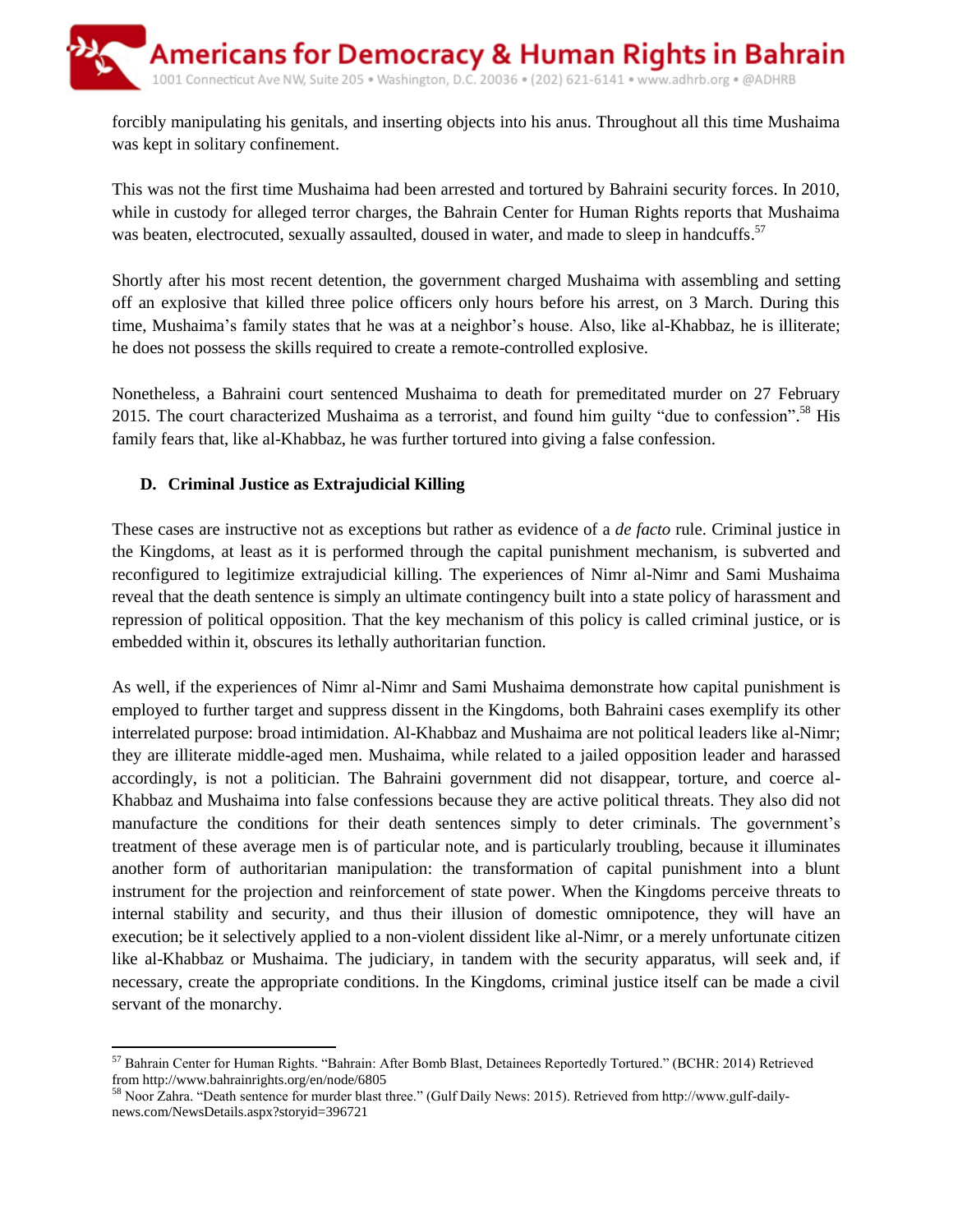

The Bahrain Center for Human Rights notes that "the weight of the executioner's sword falls heaviest on those who are most vulnerable in Gulf societies".<sup>59</sup> Though al-Khabbaz and Mushaima are themselves citizens of Bahrain, and al-Nimr a citizen of Saudi Arabia, the Kingdoms disproportionately subject migrant workers and expatriates to the abusive machinery of the criminal justice system. Without a video of the public beheading of Lalia Bint Abdul Muttalib Basim, a Burmese woman, what little information has been revealed about her case may have remained completely hidden. Migrant workers, expatriates, and other foreigners are exploited not just for their labor, but also for the sake of the state security apparatus. Their inherent separation from even the vaguest protections offered by either criminal code render them particularly disposable, if not outright undesirable, for the state's authoritarian vision of security. This disposition was evident even during Bahrain's supposed moratorium on capital punishment, throughout which five migrant workers, from poor countries, are believed to have been quietly executed.<sup>60</sup> A similar undercurrent has persisted, and thrived, in Saudi Arabia where the public beheading of a woman like Basim can be justified by the Ministry of the Interior as necessary to "restore security".<sup>61</sup>

As Saudi Arabia continues to execute both citizens and expatriates in unprecedented proportions,<sup>62</sup> often in public and for increasingly non-violent offenses,<sup>63</sup> it is clear that arbitrary capital punishment is meant to intimidate any challenge to state control, regardless of origin. More broadly, the Kingdoms ultimately employ their capital punishment mechanisms to maintain the security and autonomy of the monarchies, at the expense of the public. The weight of the sword falls heaviest, and most deliberately, on the development of civil space, rule of law, and sustainable human security in the Gulf; a sacrifice to authoritarian stability. As Saudi Arabia and Bahrain deepen state dependence on the death penalty, criminal justice will become increasingly synonymous with legitimized extrajudicial killing, and public safety with pervasive intimidation. In the process, the mechanisms of capital punishment in Saudi Arabia and Bahrain will come to further rely on or engage in the systematic human rights abuses including arbitrary detention, torture or other inhuman or degrading treatment or punishments, corruption of the independence of lawyers and judges, and extrajudicial, summary, or arbitrary executions.

 $\overline{\phantom{a}}$ <sup>59</sup> Ibid.

<sup>60</sup> Bahrain Center for Human Rights. "Migrant Workers and the Death Penalty in Bahrain & Saudi Arabia." (BCHR: 2010) Retrieved from: http://www.bahrainrights.org/en/node/3054

<sup>61</sup> Ben Tufft. "Saudi Arabia publicly beheads woman in holy Mecca as blogger lashings are postponed." (Independent: 2015). Retrieved from http://www.independent.co.uk/news/world/middle-east/saudi-arabia-publicly-beheads-woman-in-holy-mecca-asblogger-set-to-receive-second-lashing-9982134.html

 $62$  Amnesty International. "Saudi Arabia: Three more executions add to unprecedented spike in death penalty". (Amnesty International: 2015) Retrieved from: https://www.amnesty.org/en/articles/news/2015/03/saudi-arabia-unprecedented-spike-inexecutions/

<sup>&</sup>lt;sup>63</sup> Amnesty International reports that half of the Saudi Arabia's executions in 2014 were carried out for "non-lethal offenses", like drug trafficking, see:

Amnesty International. "Death Sentences and Executions 2014." (Amnesty International: 2015). Retrieved from: https://www.amnesty.org/en/documents/act50/0001/2015/en/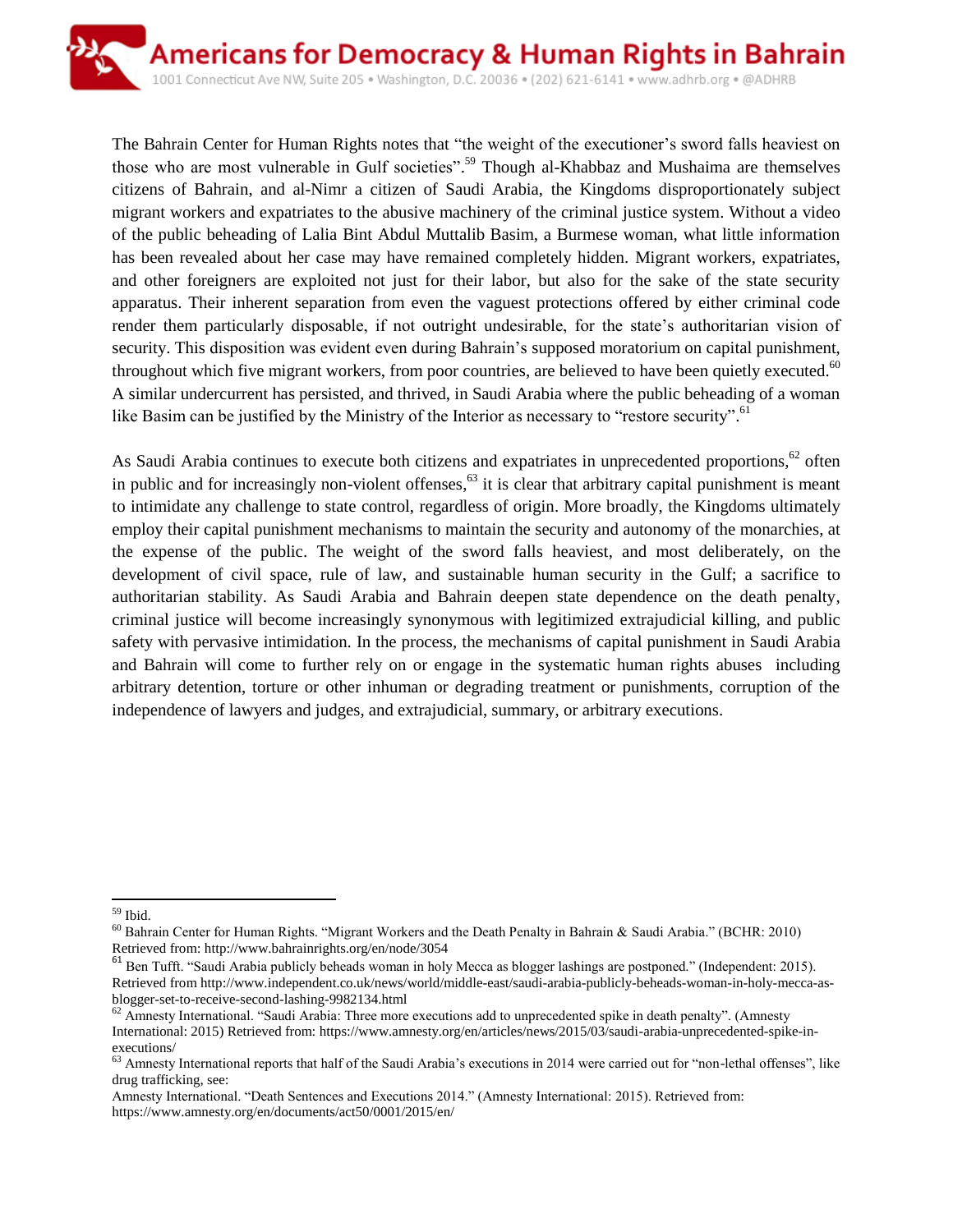**Americans for Democracy & Human Rights in Bahrain** 1001 Connecticut Ave NW, Suite 205 · Washington, D.C. 20036 · (202) 621-6141 · www.adhrb.org · @ADHRB

## **E. Recommendations**

Given the scale and severity of the human rights violations perpetrated within the Saudi and Bahraini criminal justice systems, not least of which by the manipulation of capital and corporal punishment mechanisms, Americans for Democracy and Human Rights in Bahrain call on the governments of Saudi Arabia and Bahrain to immediately and drastically reform their relevant legal procedures.

## **To the Government of Saudi Arabia:**

- Issue a moratorium on the death penalty, and put an immediate stay of execution on all prisoners currently awaiting the imposition of a sentence;
- Open investigations into the arrests, detentions, and convictions of all prisoners sentenced to capital or corporal punishment;
- Reform the judiciary so that there are greater legal restrictions on its discretionary sentencing power, and so that it is institutionally separate from the greater civil service
- Restructure the criminal procedure so that the rights of suspects, especially to due process, are better assured by law
- Release wrongfully convicted prisoners and/or prisoners of conscience, such as Nimr al-Nimr.

# **To the Government of Bahrain:**

- Issue a moratorium on the death penalty, and put an immediate stay of execution on all prisoners currently awaiting the imposition of a sentence;
- Open investigations into the arrests, detentions, and convictions of all prisoners sentenced to capital or corporal punishment;
- Prohibit the use of torture:
- Prohibit unwarranted search and arrest;
- Reform the judiciary so that there are greater legal restrictions on its discretionary sentencing power, and so that it is institutionally separate from the greater civil service;
- Restructure the criminal procedure so that the rights of suspects, especially those to due process, are better assured by law.
- Release wrongfully convicted prisoners and/or prisoners of conscience, such as Maher al-Khabbaz and Sami Mushaima

# **To the UN:**

- Request the Saudi and Bahraini governments to consider formal moratoria on their use of capital punishment;
- Urge the Saudi and Bahraini governments to stay the executions of all prisoners currently awaiting the imposition of death sentences until their legal situation can be assessed by the UN and/or other international bodies;
- Insist that the Saudi and Bahraini governments permit UN Special Procedures to visit and conduct comprehensive evaluations of the respective criminal justice systems;
- Encourage the full range of relevant Special Procedures to conduct country assessments of Saudi Arabia and Bahrain, paying particular attention to the use capital punishment, torture, and legal manipulation;